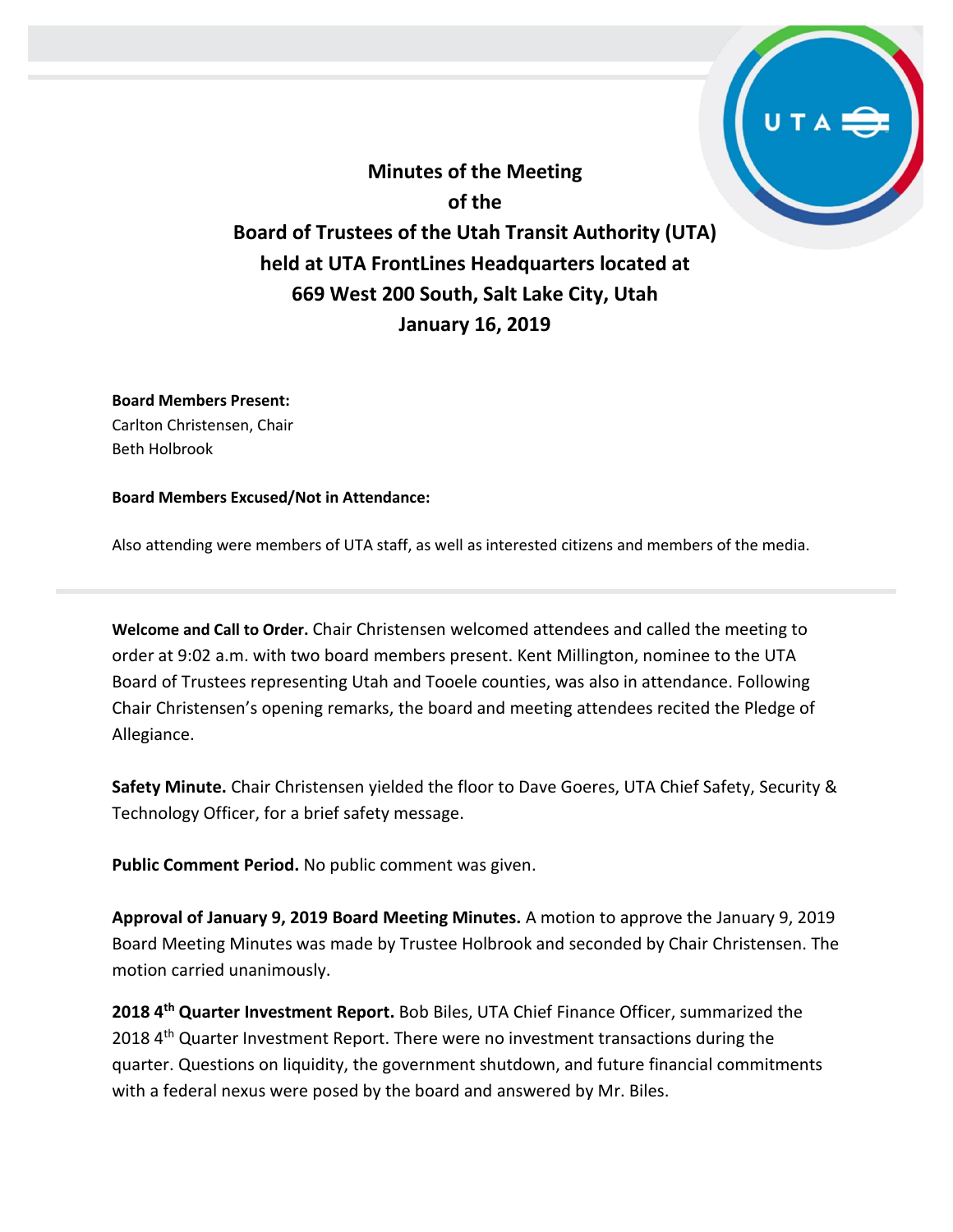A motion to accept the 2018 4<sup>th</sup> Quarter Investment Report was made by Trustee Holbrook and seconded by Chair Christensen. The motion carried unanimously.

**Agency Report.** Steve Meyer, UTA Interim Executive Director, delivered a report highlighting the following:

• UTA's collaboration and involvement with the Spike 150 effort.

## **R2019-01-03 Adopting the Amended Utah Transit Authority Employee 457 Deferred**

**Compensation Plan.** Chair Christensen shared that the board is supportive of providing the 457 benefit to employees but, after a review of UTA's functions, is recommending some changes to the plan moving forward. Kim Ulibarri, UTA Chief People Officer, summarized the plan changes. The 7% match that the previous executive team was receiving is being discontinued and all employees will receive \$2 for every \$3 deferred up to a maximum of 2% of the employees' compensation. Also, new employees will have the option to begin participating in the plan on their hire date. Questions about employee communications were posed by the board and answered by Ms. Ulibarri.

A motion to approve R2019-01-03 was made by Trustee Holbrook and seconded by Chair Christensen. The motion carried unanimously with aye votes from Trustee Holbrook and Chair Christensen.

## **Contracts, Disbursements & Change Orders.**

**Change Order: On-Call Maintenance for Weber-Davis-Tooele Bus Stops Phase III (Stacy and Witbeck).** Eddy Cumins, UTA Chief Operating Officer, explained the change order, which funds construction of 24 bus stops in Weber, Davis, and Tooele counties. Discussion ensued. Questions on cost per stop and synergistic coordination of timing with local initiatives were posed by the board and answered by Mr. Cumins.

A motion to approve the on-call maintenance change order for Weber-Davis-Tooele bus stops phase III was made by Trustee Holbrook and seconded by Chair Christensen. The motion carried unanimously with aye votes from Trustee Holbrook and Chair Christensen.

**Contract: Eco Trip Rewards, Trip-Based Agreement (IHC Health Services, Inc.).** Monica Morton, UTA Director of Fares, described the contract, which outlines the terms for a per-trip fare. Questions on the agreement type and its advantages were posed by the board and answered by Ms. Morton.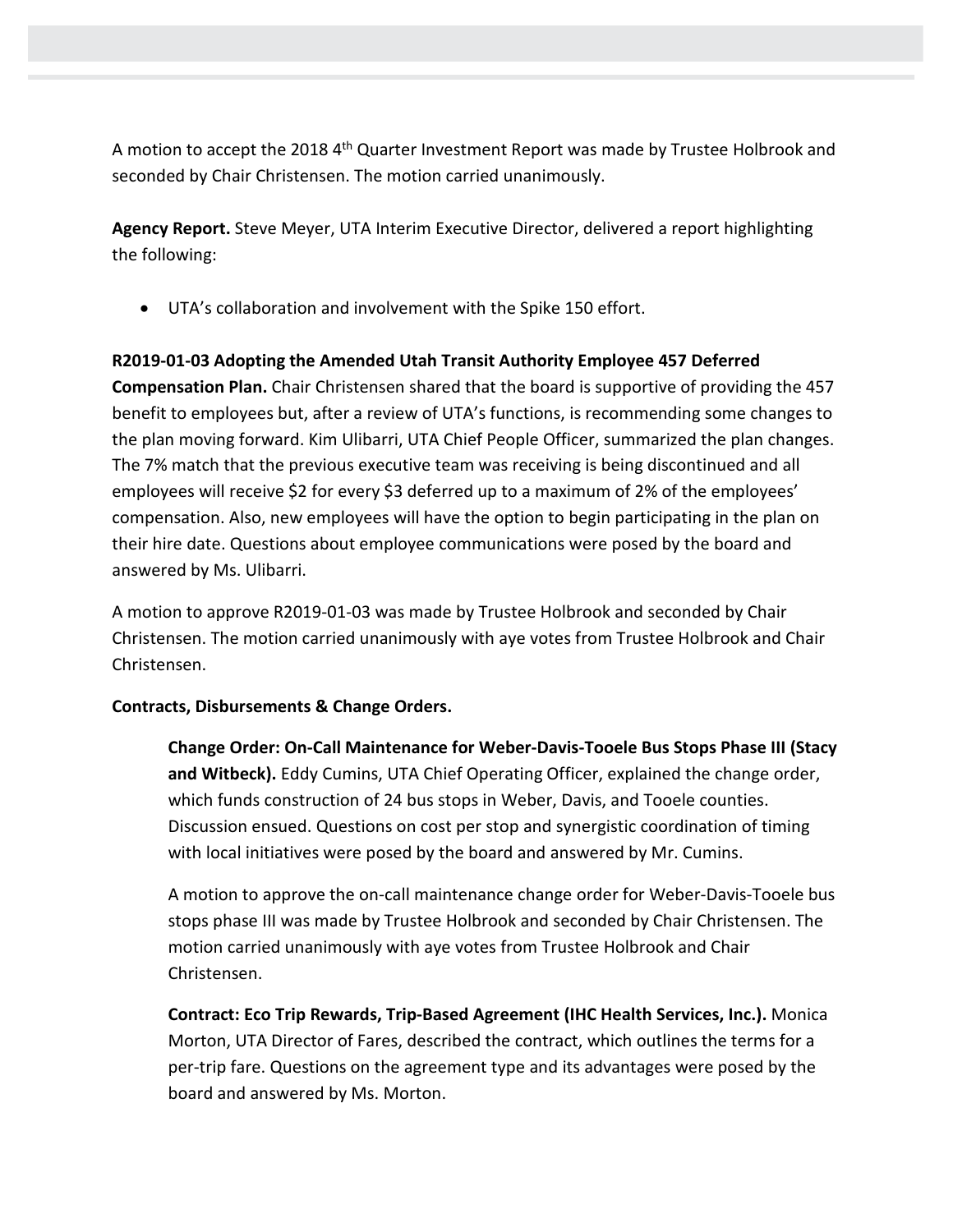A motion to approve the eco trip rewards, trip-based agreement was made by Trustee Holbrook and seconded by Chair Christensen. The motion carried unanimously with aye votes from Trustee Holbrook and Chair Christensen.

**Contract: Eco Pass Agreement (Church of Jesus Christ of Latter-Day Saints).** Ms. Morton summarized the contract, which outlines terms for discounted employee passes. A question on scope of the contract was posed by the board and answered by Ms. Morton.

A motion to approve the eco pass agreement was made by Trustee Holbrook and seconded by Chair Christensen. The motion carried unanimously with aye votes from Trustee Holbrook and Chair Christensen.

## **Discussion Items.**

**Project X: Electronic Fare Collection System Extension.** Mr. Goeres explained the project, which replaces vendor software associated with electronic fare collection with software developed in-house. It is anticipated this effort will generate a savings of over \$800,000 per year to the agency and reduce customer complaints related to electronic fare collections. Dan Harmuth, UTA Director of Information Technology, spoke about the process involved in performing this work and introduced the team who worked on the initiative. Questions on preserving the program knowledge base at the agency and employee-user feedback were posed by the board and answered by staff.

## **Other Business.**

**Next Meeting.** The next meeting of the board will be on Wednesday, January 23, 2019 at 9:00 a.m.

**Closed Session.** Chair Christensen indicated a closed session was needed to discuss the character, professional competence, or physical or mental health of an individual. A motion to move into closed session was made by Trustee Holbrook and seconded by Chair Christensen. The motion carried unanimously and the board went into closed session at 9:47 a.m.

**Open Session.** A motion to return to open session was made by Trustee Holbrook and seconded by Chair Christensen. The motion carried unanimously and the board returned to open session at 10:22 a.m.

**Adjournment.** The meeting was adjourned at 10:23 a.m. by motion.